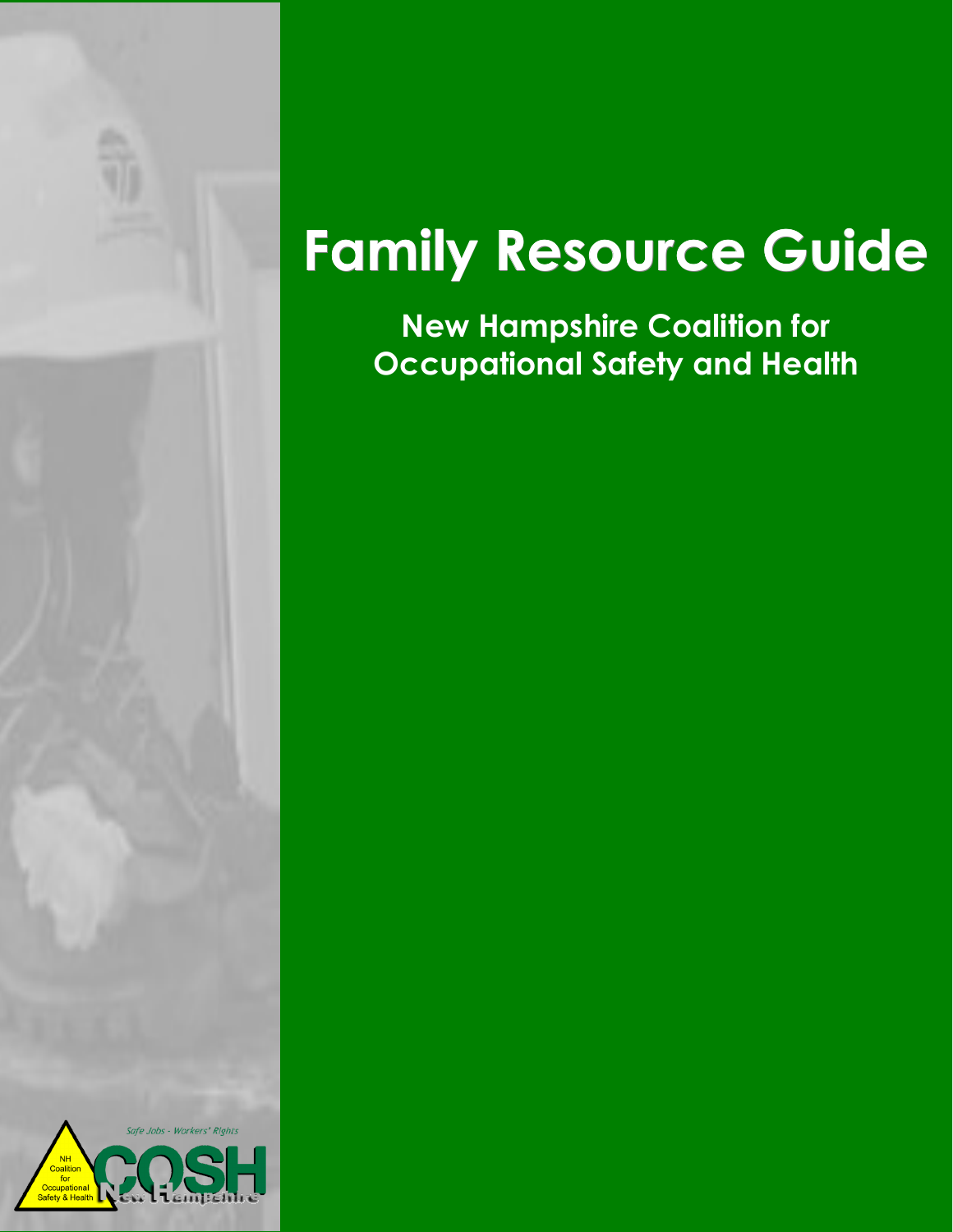# **We are sorry for your loss**

Dear Family Member,

No one should have to experience the pain and heartache of a loved one killed on the job. Please accept my sincerest sympathy for your loss.

On July 21, 2016 my father was tragically killed at work. I have been inspired by my family's loss to become active with the New Hampshire Coalition for Occupational Safety and Health as a way to honor the memory of my dad. NHCOSH is a statewide non-profit organization working to make New Hampshire workplaces safer so that no more families will experience the grief and loss that your family and mine have had to endure.

I hope you find the information in this guide helpful during this difficult time. NHCOSH has compiled these materials to help families of those killed at work find the information they need and to understand their rights after a loved one's death.

If you have any questions regarding family rights after a workplace fatality, call either Susi Nord or Brian Mitchell at NH COSH at (603) 232‑4406. If you need a sympathetic ear to talk to (or to cry to) NHCOSH is here to help.

With deepest sympathy, Samantha Wooten *New Hampshire COSH Board Member*



NH COSH Board Chair Representative Mark MacKenzie, Reverend Gail Kinney and Samantha Wooten at 2017 Workers' Memorial Vigil



Samantha holds a picture of her dad, Tom, in front of the NH State House. Sam has worked to help highlight discrepancies in response and investigations of serious injuries and illness for public vs. private employees.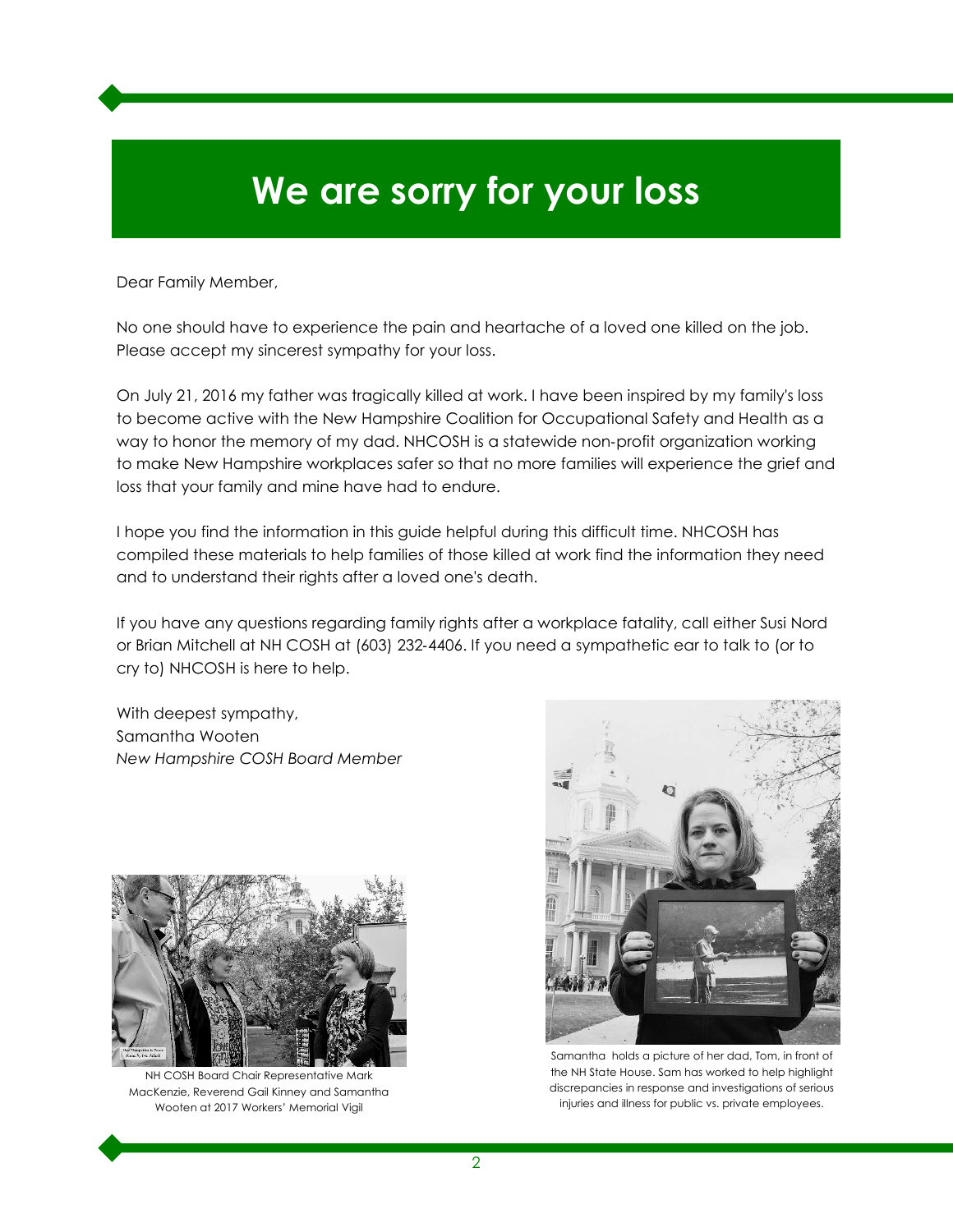**Grieving family members deserve support** to cope with the loss or serious injury of loved ones. In addition to the customary support systems available here are some additional suggestions in the case of workplace tragedies.

#### **Ask for as Much Information as Possible**

Workplace tragedies are often surrounded with much chaos and confusion. This is often conveyed to families and friends in stories about what happened, why it happened, etc. it is important to keep in mind that some of this information may not be reliable. It may take some time to get factual information but it is worth waiting for the most reliable information before jumping to conclusions based on inaccurate information. Contact as many agencies as you can to get a full picture of what happened. This can include the employer, OSHA, the union and the District Attorney's office.

#### **Ask the Employer or Company for Help**

Anything that you think would be helpful in your grief process, you should ask for. This might include a visit to the site of the incident, care and financial assistance for household responsibilities or access to any reports, photos or other information they may have in their possession.

#### **Contact the Union in the Workplace if there is one**

Unions often do independent investigations into workplace tragedies and can be a very good source of support.

#### **Seek Outside Legal Counsel**

Workplace tragedies result in very complex issues. It is important for families to get good and accurate advice early in the process. This will protect you and your family's interests. When looking for a lawyer, make sure they have a track record of helping families in similar cases. These are often "Third Party Lawsuits" so you should ask a lawyer for references regarding those cases. Make sure that you feel comfortable with the lawyer. Cases can often take years to resolve and you want to make sure that you like and trust the person handling your case.

NH COSH can help refer you to a qualified, skilled attorney.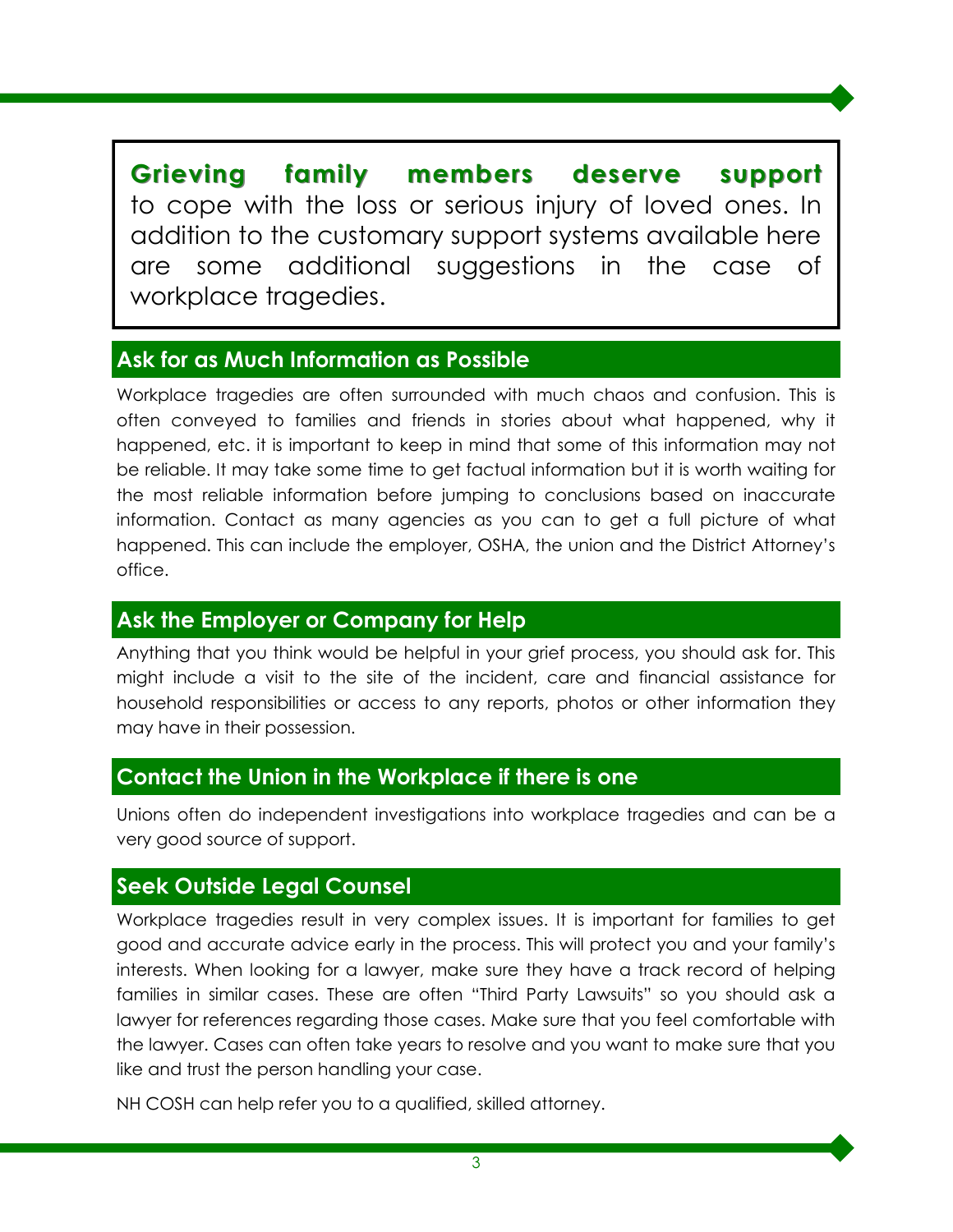#### **Know Your Rights**

You are entitled to information. **Under the Freedom of Information Act, you are guaranteed access to certain documents.** You can use the included FOIA request form to ask the government to send you that information. Speak to the government agency to find out when to put in the FOIA request. Contact NHCOSH with questions. NHCOSH works closely with a network of skilled attorneys who can assist with a range of legal issues. For more information about FOIA requests, go to **[www.foia.gov](https://www.foia.gov/)**.

#### **Consider Professional Help to Assist You in the Grieving Process**

The circumstances surrounding workplace tragedies are almost always catastrophic and often result in post traumatic stress. Counselors can often be very helpful in assisting families in the aftermath of these tragedies. **Contact NHCOSH if you would like assistance in finding a counselor in your area.**

#### **Connect with other Family Members as Soon as Possible**

In cases where there have been multiple losses, the sooner the family members join together, the better. No matter what the type of accident though, it is helpful to connect with others who are in, and have been in, *your* situation. **NHCOSH can link you with family members in New Hampshire for support and assistance.**

#### **Get Involved and Become an Advocate**





Family members are playing an increasing role in demanding justice on behalf of their loved ones. There are many ways that family members can have an impact on laws and issues of workplace safety. **NH COSH can help you get involved with advocacy around workplace health and safety issues or help support you in your search for justice for your loved one.**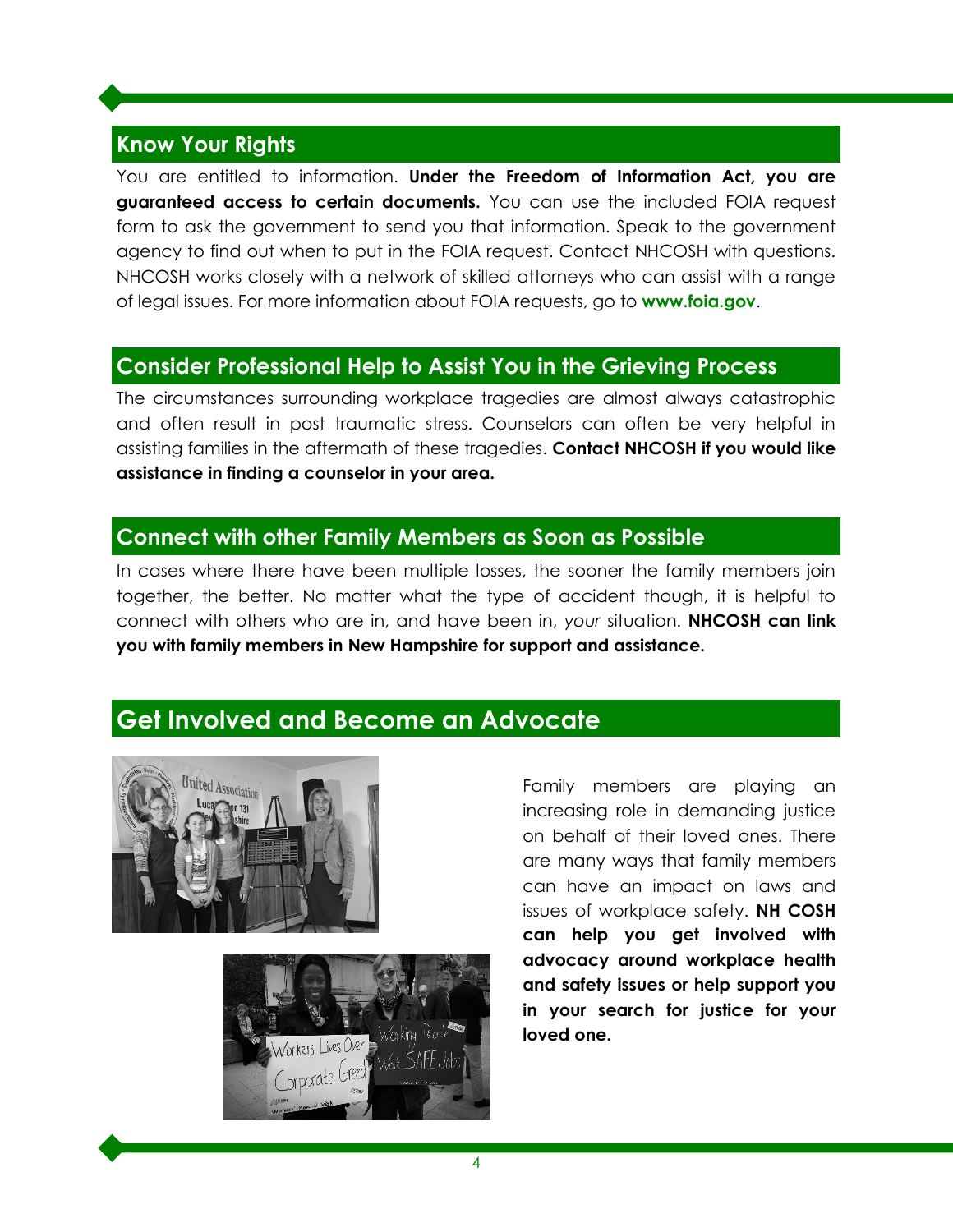#### **Advocacy Examples**

Family members can demand all the relevant facts of the circumstances surrounding workplace tragedies. Families can ask for the District Attorney to investigate. Don't hesitate to meet with the OSHA office or District Attorney's office to state your case.



Participate in Workers' Memorial Week events to honor your loved one and all of those who have senselessly lost their lives throughout the year. Every year, family members, unions, legislators and many other health and safety activists join together in ceremonies across the country to memorialize victims and raise awareness around workplace safety issues. The theme "Mourn the dead and fight for the living" is a powerful message that resonates throughout the day.



Tell your loved one's story. Speak to elected officials, members of the public, the media and anyone who will listen. Too often the narrative around a workplace tragedy is "What a terrible accident. Who knew?" The reality is that most workplace incidents are preventable if proper safety procedures and equipment are in place and properly used.

The Granillo family of Dallas, TX pushed the city council to pass a law requiring water and rest breaks for construction workers after Roendy Granillo died of heat exhaustion at work. Roendy's 11-year-old sister, Jasmine was an eloquent speaker for a measure that might have saved her brother's life had it been in place at the time of his death and will certainly positively impact untold workers in Texas where several workers die every year of heat exhaustion.

#### **Scholarships for Families of Fallen Workers**

Please feel free to check the NHCOSH website or call our office for information about how to apply for these scholarships.

The **American Society of Safety Engineers Foundation** scholarship was established in 2013 to assuage the hardship of families affected by a workplace tragedy. This scholarship, available to spouses and children who have lost a loved one in a workplace incident, provides educational funding to minimize the financial impact of their loss and encourage continuing education.

**Kids' Chance** is a 501(c)(3) nonprofit organization that was created for the purpose of creating, assisting and supporting programs that provide educational opportunities and scholarships for the children of workers seriously injured or killed on the job.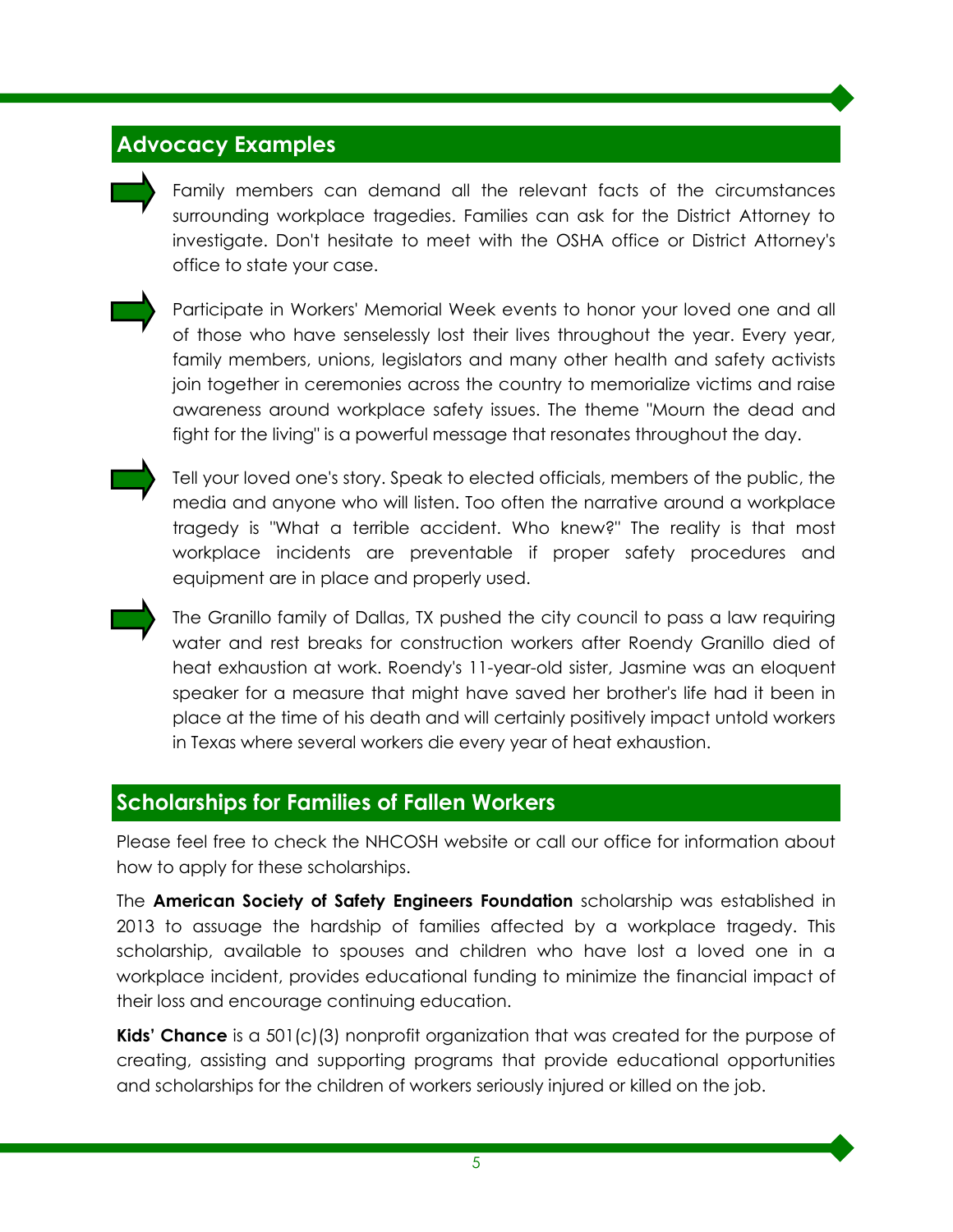#### **Was Your Loved One Covered by Workers Compensation?**

- Almost all workers are covered by workers' compensation. Workers are covered no matter how many hours they worked per week, how long they were employed or how the employer paid them. Workers are covered even if they were paid cash "under the table".
- Workers are covered even if they were not US citizens. Workers are covered if they were immigrant workers and did not have "papers". If you are in this situation, an attorney may be helpful to protect your rights and help you collect your benefits.
- If workers are self-employed, they are only covered if they have taken out their own workers' compensation insurance.

#### **NH Workers' Comp Benefits You May be Eligible for Include:**

- Weekly benefits for a surviving spouse, partner and/or dependent child(ren) or parent(s).
- If the surviving spouse re-marries, dependent children will continue to receive benefits until the age of 18 or 25 if they are still in school and unmarried.
- Burial expenses up to \$10,000

If you have not heard of these benefits, you should contact the NH Department of Labor immediately.

"Dependent'' means the employee's widow, widower, children, parents, persons in the direct line of ascent or descent, or next of kin, who were wholly or partially dependent, in fact, upon the earnings of the employee for support at the time of the injury. A common law wife or husband of the deceased and posthumous children may also be considered dependents.

#### **For More Information about Workers' Compensation**

#### **Contact the New Hampshire Department of Labor:**

95 Pleasant Street Concord, NH 03301 Coverage: (603) 271-2042 Claims: (603) 271-3174 Vocational Rehabilitation: (603) 271-3328 Self-Insurance: (603) 271-6172

#### **Workers Compensation Benefits under NH State Law RSA 281-A:26**

https://www.nh.gov/labor/workers-comp/employee-benefits/death-benefits.htm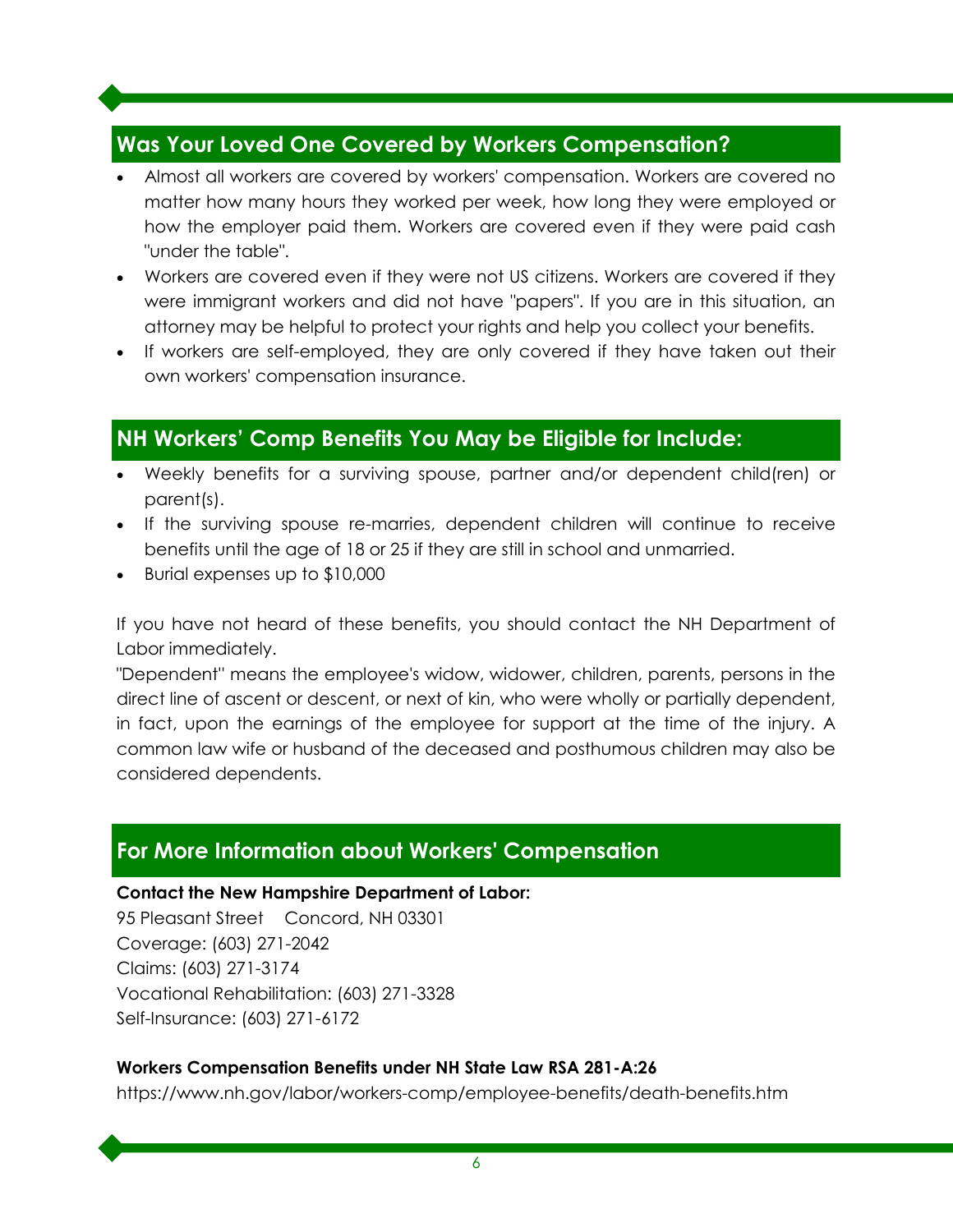# **Freedom Of Information Act (FOIA) Request**

The basic function of the Freedom of Information Act is to ensure informed citizens, vital to the functioning of a democratic society. The agency will typically first search for the records and then review them to determine what can be disclosed. While FOIA allows for many records to be released, there are also nine exemptions that protect certain types of information, such as personal privacy and law enforcement interests. The length of time to respond to your request will vary depending on its complexity and any backlog of requests.

## **Sample FOIA Request**

Date

Freedom of Information Act Officer Name of Agency Address of Agency City, State, Zip Code

#### **Freedom of Information Act Request**

Dear \_\_\_\_\_\_\_\_\_\_\_\_,

This is a request under the Freedom of Information Act. I request a copy of all documents, photos, and materials pertaining to case # \_\_\_\_\_\_\_\_\_\_\_\_\_ regarding the fatality of \_\_\_\_\_\_\_. (Write down the case number and the name of your loved one), be provided to me.

I am seeking this information for personal use and not for a commercial use. I request a waiver of all fees because it is for my understanding of operations and activities of the government and to help me understand the circumstance of this fatality, learn of my loved one's last moments and, ultimately, help me with my grieving process. *(\*Note: see below.)*

Thank you for your consideration of this request.

Sincerely,

Name Address City, State, Zip Code **Telephone** Email

**If you do not include all your information, your request will more than likely be denied.** *This is not an unusual step to take and the agency will not consider you a troublemaker for requesting this information.*

*\*Note: There may be disturbing photos or pieces of information you do not want to receive and you should note this in your request or possibly have the request go to a third party such as a lawyer who can help you screen/prepare for what you see.*